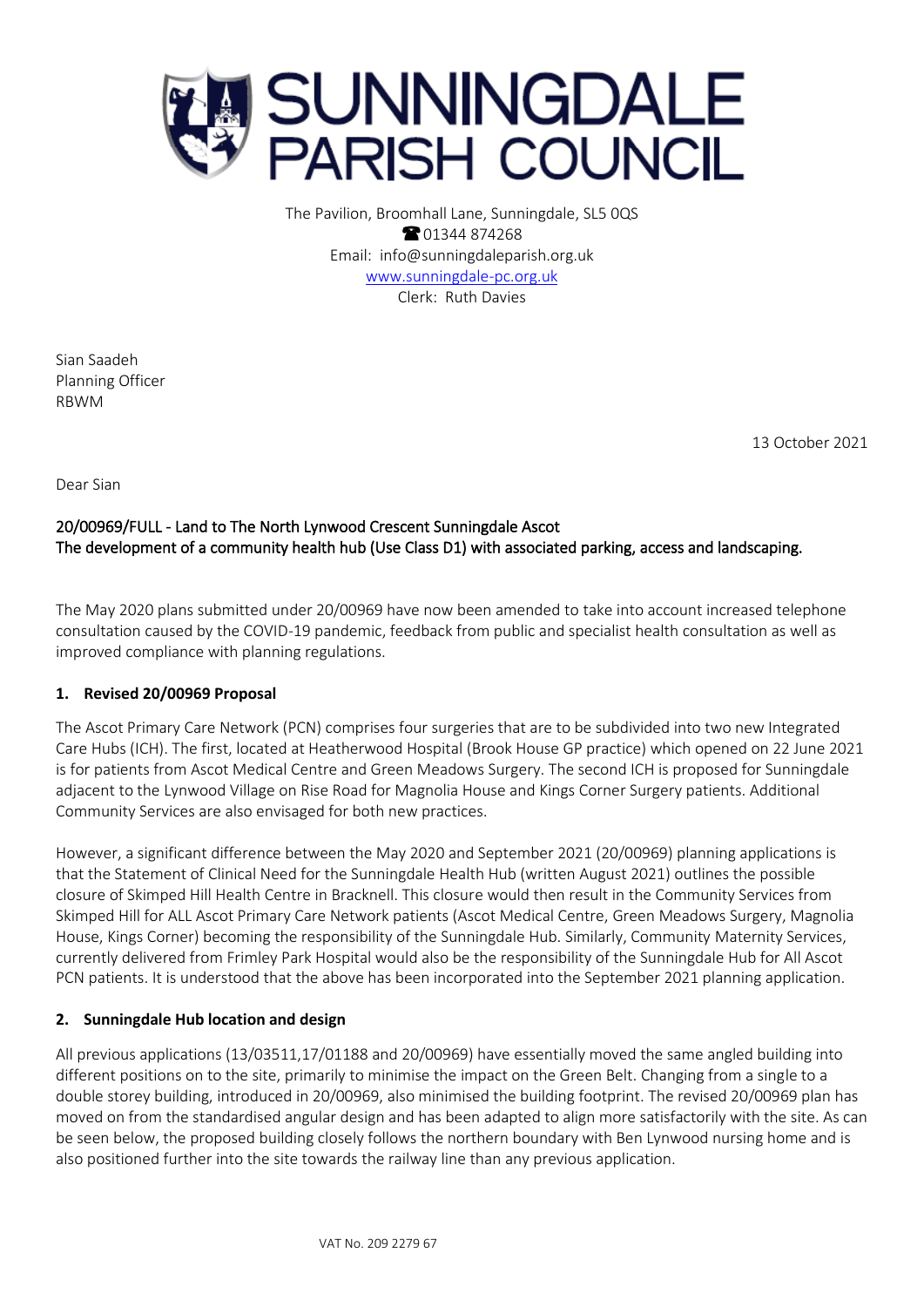It is the best position on the site that has been presented to date. The impact on the Green Belt is less than any of the previous applications and a distinct gap between villages (although smaller than existing) has been maintained. The probability of building creep between Ben Lynwood and the Health Hub, which was a concern with other site locations, has also been minimised.

Many community comments supporting previous Sunningdale Hub planning applications might have expressed concern how the necessity for a new medical centre was outweighed by failure to comply with Green Belt policy. Nevertheless, major reasons why 13/03511 was refused and 17/01188 was withdrawn included:

- a) inappropriate Green Belt Development
- b) failure to preserve the open nature of the site
- c) loss of the gap between villages.

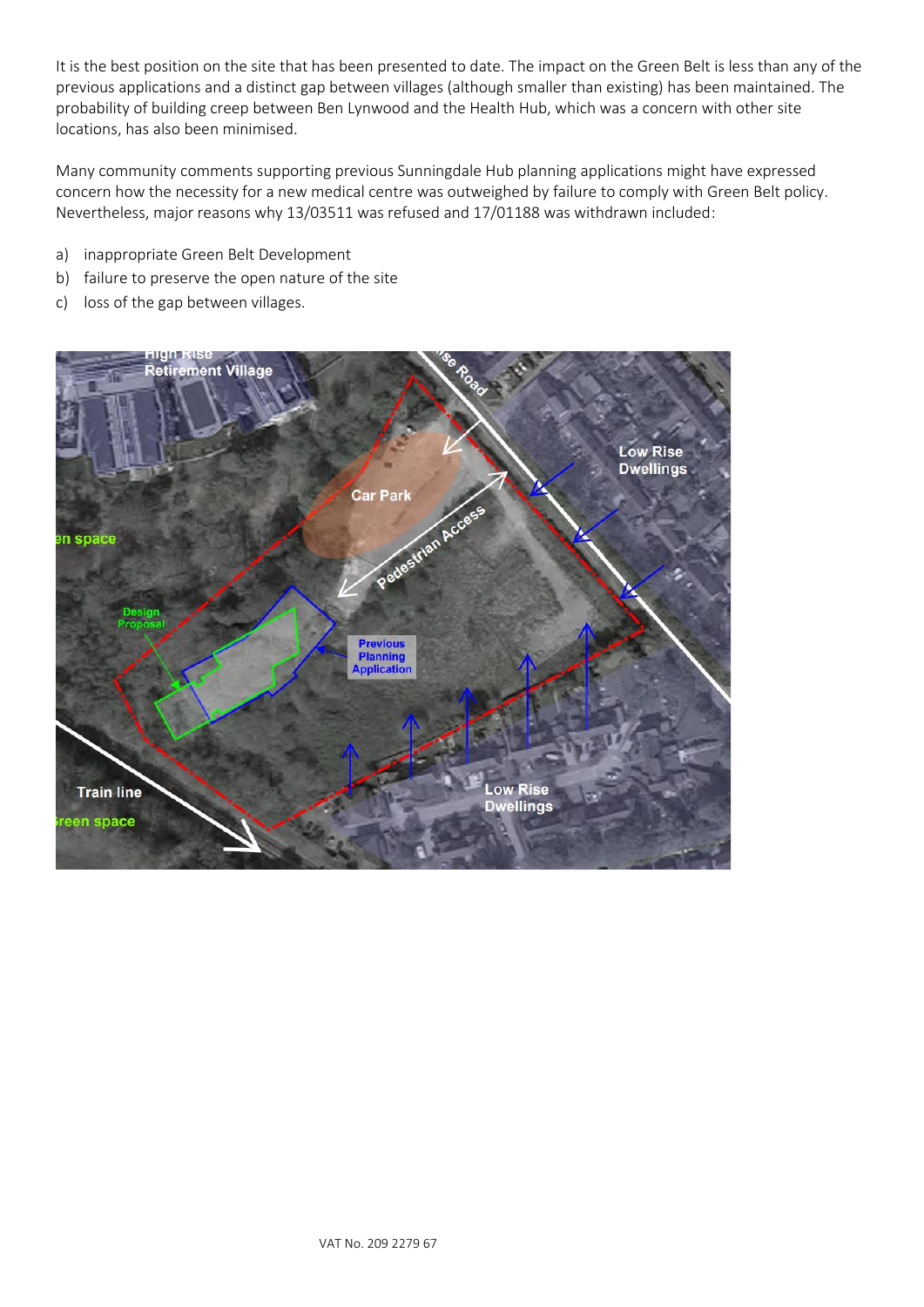## 20/00969 (September 2021)

The suggested building design from the architects, Murphy Philipps closely mirrors their other healthcare schemes with a reliance on sharp angles and rectangular forms. The Parish Council is supportive of the overall design approach and believe this represents the most acceptable design presented to date.



Sunningdale Health Hub, South elevation (top diagram) and North elevation

## **3. Health Hub size**

The Parish Council had previously commented that the May 2020 application (20/00969) with a gross internal floor area (GIA) of 1867 sq metres was 28% bigger than the GIA of Waitrose (1451 sq metres). In the September 2021 application (20/00969) the GIA is now 1866 sq metres, virtually identical to the previous scheme. The building footprint has marginally reduced (May 2020: 1373 sq metres; September 2021:1224 sq metres) and the car park spaces have now slightly increased by 4 to 100.

In summary the building is almost identical in size to the May 2020 application. So, how might this extensive space be used?

The Clinical Health Hub report (August 2021) used to support the design and size of the building states that:

- a) The combined Magnolia House and Kings Corner Surgeries current practice list size of 16,580 on 1 July 2021 has been used as the baseline.
- b) A combination of growth due to demographics and housing developments gives an estimated patient list size of approximately 17,515 by 2041 for Magnolia House and Kings Corner Surgeries.

This includes allowing for planned Ascot and Sunningdale housing developments as shown below. Hence, the rationale is that the patient practice size of the combined surgeries will increase by 1,000 patients over the next 20 years.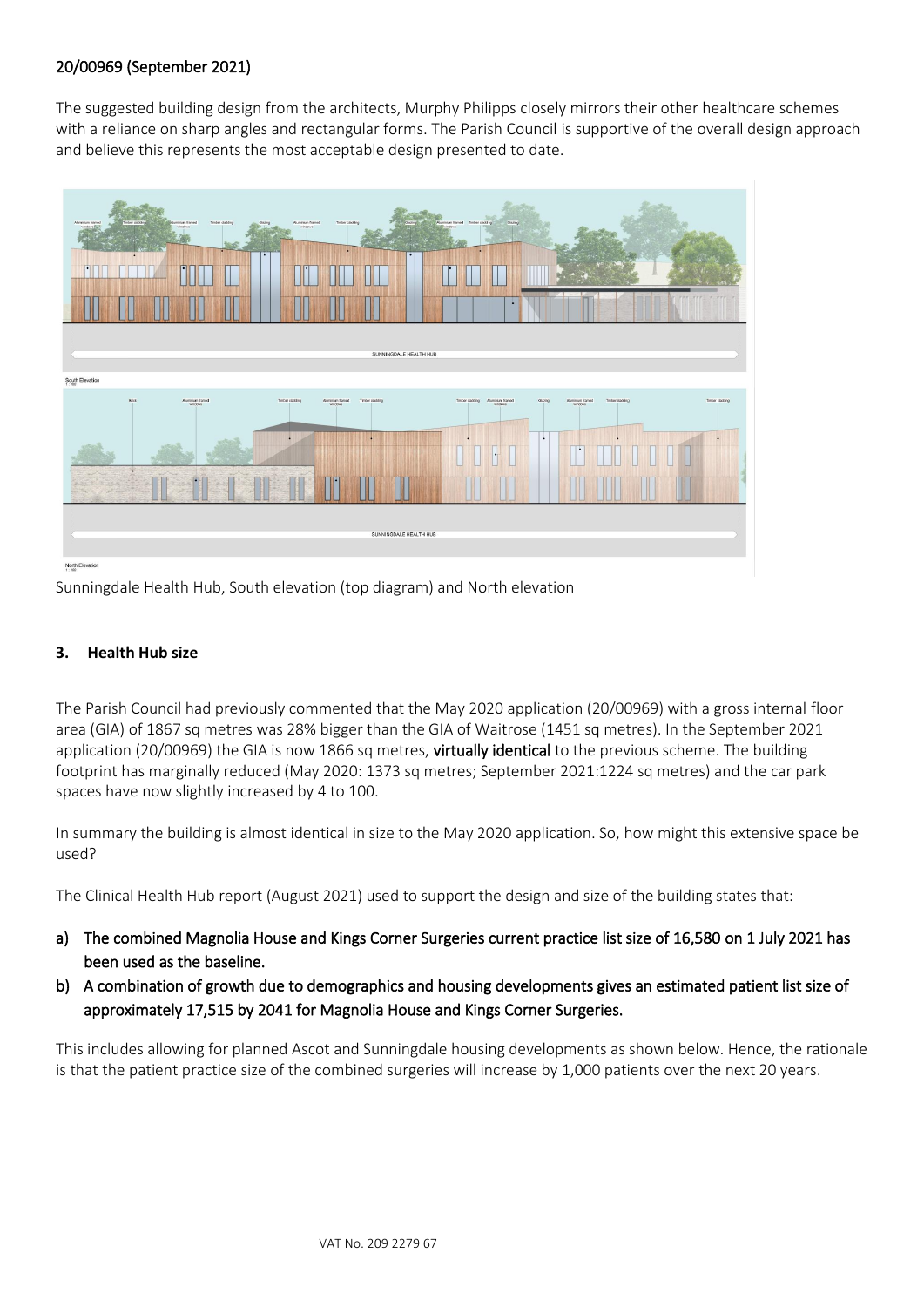| <b>Figure 5. Planned Ascot housing developments</b> |                                 |                                  |                                      |  |
|-----------------------------------------------------|---------------------------------|----------------------------------|--------------------------------------|--|
| <b>RBWM</b> ref                                     | <b>Address</b>                  | <b>Number of</b><br><b>Units</b> | <b>Number of</b><br><b>residents</b> |  |
| <b>AL16</b>                                         | <b>Ascot Centre</b>             | 300                              | 720                                  |  |
| <b>AL17</b>                                         | Shorts recycling centre, Ascot  | 131                              | 314                                  |  |
| <b>AL18</b>                                         | Ascot station car park          | 50                               | 120                                  |  |
| <b>AL20</b>                                         | <b>Heatherwood Hospital</b>     | 250                              | 600                                  |  |
| <b>AL32</b>                                         | Sandridge House, London Road    | 20                               | 48                                   |  |
| <b>AL33</b>                                         | Broomhall Car Park, Sunningdale | 30                               | 72                                   |  |
| <b>AL34</b>                                         | White House, London Road, Ascot | 10                               | 24                                   |  |
| <b>AL35</b>                                         | Sunningdale Park, Sunningdale   | 230                              | 552                                  |  |
|                                                     | <b>TOTAL</b>                    | 1021                             | 2450                                 |  |

In reviewing how future services will be delivered at the Health Hub the same report states that this comprises a multi-skilled workforce including GPs, rotational paramedics, nurses, pharmacists, physiotherapists, mental health workers, occupational therapists, social care, citizen's advice, voluntary workers & patient navigators etc.

There were very few references the Parish Council was able to identify concerning the actual numbers of professional personnel envisaged for the Health Hub. The report states that 'an additional 27 full time equivalent (FTE) professionals would be working in primary care across the two new facilities at Heatherwood and Sunningdale by 2024.'

Hence, the planned increase of 27 FTE professionals is allocated over both the Heatherwood AND the Sunningdale sites by 2024.

In the absence of any published data to provide an approximate allocation by site, it could be calculated that as 53% of the total Ascot PCN current patients are at Magnolia House & Kings Corner on a pro rata basis an additional 14 professionals might be planned by 2024 at the new Sunningdale Health Centre. Or all 27 FTE professionals could be allocated to Sunningdale.

A national UK shortage of GP's has been well documented. The September 2021 planning application (20/00969) makes little or no reference to the number of GPs planned for the Sunningdale Hub.

However, using the current combined Magnolia House and Kings Corner patient numbers of 16,580 (July 2021) and the NHS published data which states there are 12 GPs at Magnolia Hose and Kings Corner in September 2021, this gives a ratio of 1,382 patients for each GP.

The same ratio of patients to each GP in 2041 (using the predicted 1,000 or so increase in patient numbers to 17,515 patients) can be achieved by increasing the number of GP's by just one to a total of 13 GP's.

Obviously the community would appreciate many more GP's being on the site, easier access to GP's and less reliance on GP telephone consultation. In support of the construction of a new Health Hub that is 28% larger than the internal floor space of Waitrose at Sunningdale, the Parish Council would request further clarification about the actual numbers of planned professional personnel that are envisaged for the site.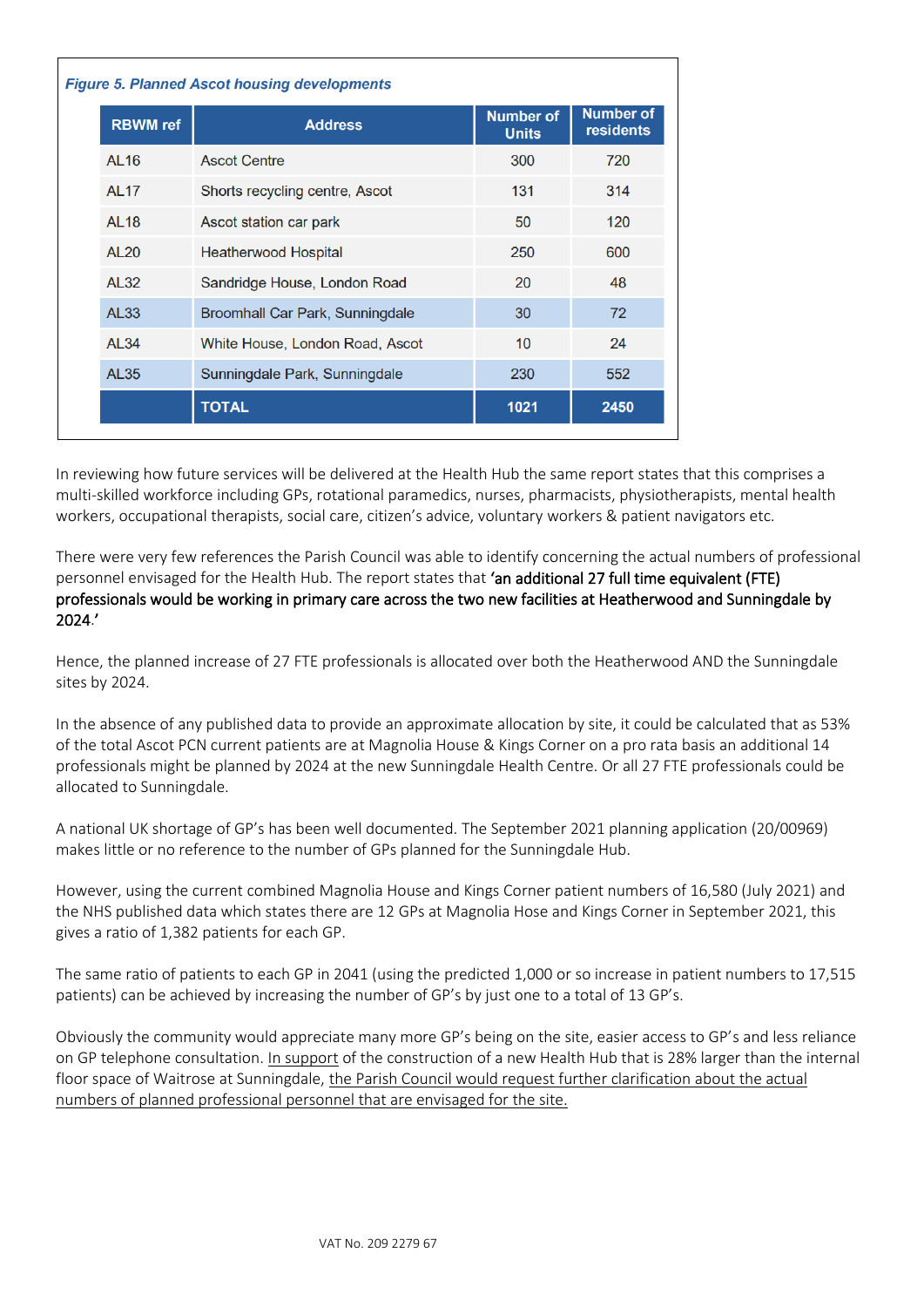## 4. Number of rooms

The Vail Williams, Planning Statement, Revised Proposals, August 2021 states in section 6.3 that the key revisions to the proposals are a reduction in the number of consultation rooms from 32 (May 2020 application) to 24 at ground floor level (September 2021 revised plans).

| <b>Number of rooms</b>            |                        |                              |  |  |
|-----------------------------------|------------------------|------------------------------|--|--|
| <b>Room description</b>           | 20/00969<br>(May 2020) | 20/00969<br>(September 2021) |  |  |
| <b>Exam/consultation/clinical</b> | 20                     | 19                           |  |  |
| <b>Talk therapy</b>               | $\overline{2}$         |                              |  |  |
| <b>Physio</b>                     | $\overline{2}$         |                              |  |  |
| <b>Practice manager</b>           | 1                      |                              |  |  |
| <b>Business/Finance manager</b>   | 1                      |                              |  |  |
| <b>Nurse</b>                      | $\overline{2}$         |                              |  |  |
| Midwife / anti natal              | 1                      |                              |  |  |
| <b>Minor procedures</b>           | 1                      | 1                            |  |  |
| <b>Recovery</b>                   | $\mathbf{1}$           | 1                            |  |  |
| <b>Treatment/consultation</b>     | 2                      |                              |  |  |
| <b>Bariatric treatment</b>        | 1                      |                              |  |  |
| <b>Practice Pharmacist</b>        | 1                      |                              |  |  |
| <b>Group room</b>                 | 1                      | 1                            |  |  |
| <b>Clinical Outreach team</b>     | 1                      |                              |  |  |
| <b>Seminar room</b>               | 1                      | 1                            |  |  |
| <b>Training room</b>              | 1                      | 1                            |  |  |
| <b>Telephone room</b>             | 1                      |                              |  |  |
| <b>Administration room</b>        | $\overline{1}$         | 5                            |  |  |
| <b>Staff room</b>                 | $\mathbf{1}$           | $\overline{1}$               |  |  |
| <b>Digital consulting</b>         | 0                      | 9                            |  |  |
| <b>Office</b>                     | 0                      | $\overline{2}$               |  |  |
| <b>Interview</b>                  | 1                      | $\overline{2}$               |  |  |
| Gym                               | 0                      | 1                            |  |  |
| <b>TOTAL</b>                      | 43                     | 44                           |  |  |

Whilst the same report mentions the introduction of 9 digital consultation rooms at the 1st floor level, the impression is that the number of rooms overall has been reduced.

However, as can be seen from the table on the left, whilst the descriptions of the rooms might have changed between the two applications the number of rooms has remained virtually identical.

A number of rooms at the Health Hub have been categorised between Primary Care and Community Services as shown in the chart below. 24 rooms are allocated for Primary Care and 12 rooms for Community Services. It is assumed this includes provision for Skimped Hill and Frimley Park Hospital Community Maternity Services for Ascot PCN patients.

| <b>Type of Room</b>                  | <b>Number</b> |  |  |  |
|--------------------------------------|---------------|--|--|--|
| <b>Primary Care</b>                  |               |  |  |  |
| <b>Consultation/Treatment</b>        | 13            |  |  |  |
| <b>Interview</b>                     | 2             |  |  |  |
| Minor Procedures/Bariatric Treatment | 1             |  |  |  |
| <b>Recovery Room</b>                 | 1             |  |  |  |
| Digitally enabled rooms              | 7             |  |  |  |
| <b>Community Services</b>            |               |  |  |  |
| <b>Consultation/Treatment</b>        | 6             |  |  |  |
| <b>Interview Rooms</b>               | 2             |  |  |  |
| <b>Physiotherapy Gym</b>             | 1             |  |  |  |
| <b>Group Room</b>                    | 1             |  |  |  |
| <b>Digital Consultation</b>          | 2             |  |  |  |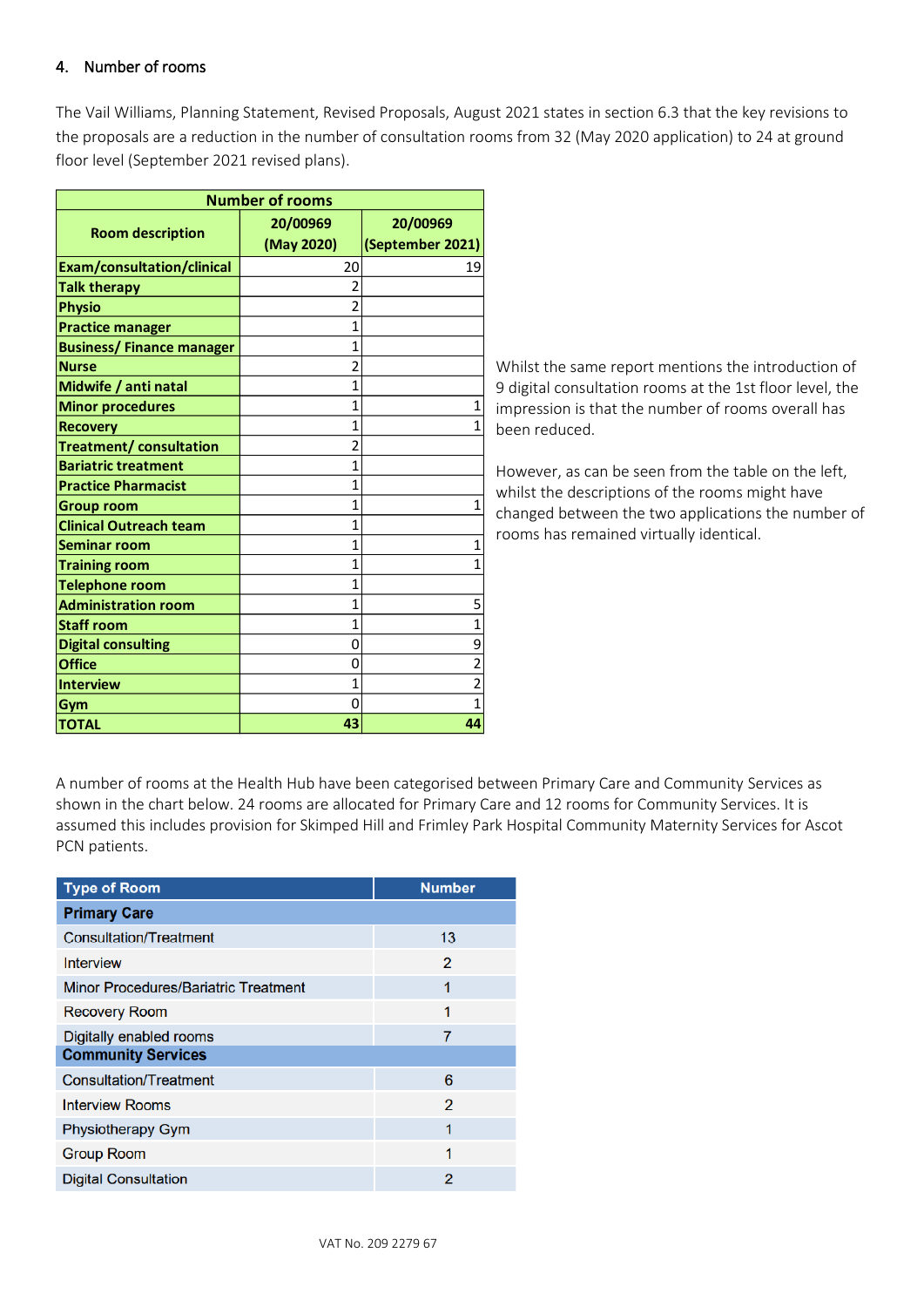#### **5. Patient services to be offered at the Sunningdale Hub**

The NHS website lists the following services that are currently offered at Skimped Hill: audiology, continence, sexual health, podiatry, MS, mobility and falls, dietetics and dental.

Figure 7, (Sunningdale Hub, Statement of Clinical need, August 2021) shown below lists the following services to be offered at the new Sunningdale Hub: musculoskeletal, talking therapies/ mental health, diabetes care (Type 1 and Type 2), dietetics, elderly patient assessment and rehabilitation, community specialist nursing (heart conditions, leg ulcers etc) podiatry, community midwifery



| <b>Service</b>                        | <b>Description</b>                                                                                                                                                                                                                                                                                                                                |  |
|---------------------------------------|---------------------------------------------------------------------------------------------------------------------------------------------------------------------------------------------------------------------------------------------------------------------------------------------------------------------------------------------------|--|
| First contact and MSK physiotherapy   | Providing specialist musculoskeletal<br>assessment and delivery of appropriate<br>treatment packages.                                                                                                                                                                                                                                             |  |
| <b>MH Practitioner and IAPT</b>       | Providing access to talking therapies and other<br>mental health clinicians for patients with mental<br>health needs.                                                                                                                                                                                                                             |  |
| <b>Diabetes Clinics</b>               | Supports adults with both Type 1 and Type 2<br>diabetes to help support self-management,<br>increase their quality of life and reduce the risk<br>of long-term complications.                                                                                                                                                                     |  |
| <b>Dietetics</b>                      | Specialist, tailored dietary advice/treatment<br>plans for adults and children for a number of<br>eating/dietary-related clinical conditions. Can be<br>delivered on a one to one basis or a group<br>session.                                                                                                                                    |  |
| Assessment and Rehabilitation Clinics | A service to support elderly and frail people.<br>The service includes a range of professionals,<br>including a geriatrician, to assess and develop a<br>comprehensive care plans to support patients in<br>remaining independent for as long as possible.<br>Classes for falls, frailty, Parkinsons and stroke<br>patients can also be provided. |  |
| <b>Community Specialist Nursing</b>   | Specialist nurse led clinics will be available to<br>support patients with heart conditions, leg ulcer<br>pathologies and continence concerns.                                                                                                                                                                                                    |  |
| Podiatry                              | Providing specialist foot health assessments<br>and treatments                                                                                                                                                                                                                                                                                    |  |
| <b>Community midwifery</b>            | Providing support to women during the ante and<br>postnatal period.                                                                                                                                                                                                                                                                               |  |

As can be seen in the chart below, comparing the patient services listed on the NHS website that are currently offered at Skimped Hill with the services that are planned for the new Sunningdale Hub there is little in common. Podiatry is really the only service currently offered at Skimped Hill that is also planned for the Sunningdale Hub.

Hence, if the intention is for Community Services offered at Skimped Hill to move to Sunningdale (for all Ascot PCN patients) then the Parish Council would request clarification on which patient services would be transferred as this is likely to influence the building design as well as the configuration and size of the clinical rooms. For example, dental and audiology services (currently shown at Skimped Hill) would require input at the architectural design stage to safeguard against subsequent expensive and inconvenient retrospective room alteration.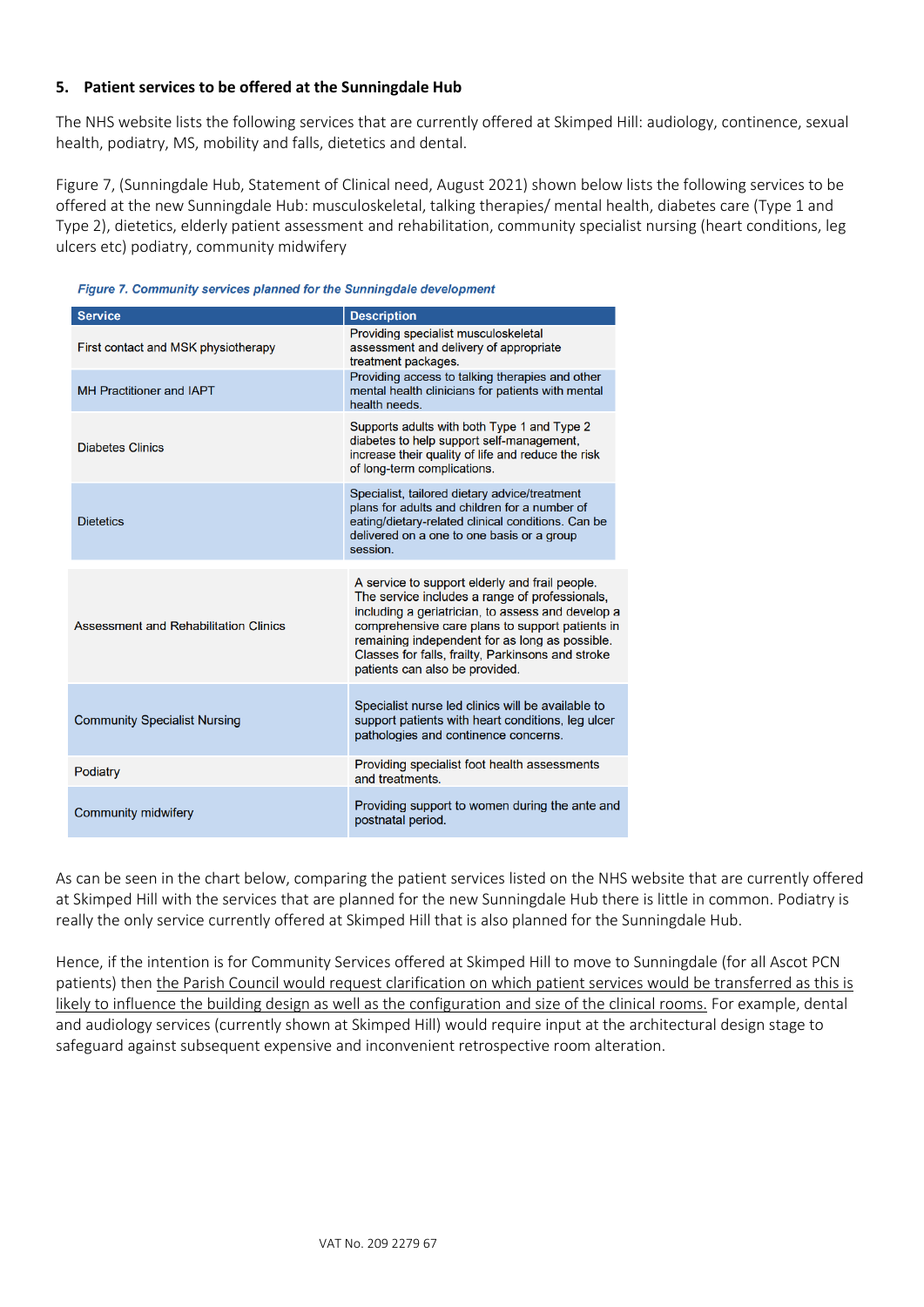| Patient Services at Skimped Hill and the new Sunningdale Hub |                                                                       |                                                                     |  |
|--------------------------------------------------------------|-----------------------------------------------------------------------|---------------------------------------------------------------------|--|
|                                                              | <b>Skimped Hill-</b><br>services currently<br>offered, NHS<br>website | <b>Sunningdale Hub-</b><br>Services planned<br>(Figure 7 statement) |  |
| Audiology                                                    | Yes                                                                   | No                                                                  |  |
| <b>Continence</b>                                            | Yes                                                                   | ?                                                                   |  |
| <b>Sexual Health</b>                                         | Yes                                                                   | <b>No</b>                                                           |  |
| <b>Podiatry</b>                                              | Yes                                                                   | Yes                                                                 |  |
| <b>MS</b>                                                    | Yes                                                                   | ?                                                                   |  |
| <b>Mobility &amp; Falls</b>                                  | Yes                                                                   | $\boldsymbol{\gamma}$                                               |  |
| <b>Dietetics</b>                                             | Yes                                                                   | <b>No</b>                                                           |  |
| <b>Dental</b>                                                | Yes                                                                   | <b>No</b>                                                           |  |
| <b>Musculoskeletal</b>                                       |                                                                       | Yes                                                                 |  |
| Talking therapies/ mental health                             |                                                                       | Yes                                                                 |  |
| Diabetes care                                                |                                                                       | Yes                                                                 |  |
| Elderly patient assessment /<br>rehabilitation               |                                                                       | Yes                                                                 |  |
| <b>Community specialist nursing</b>                          |                                                                       | Yes                                                                 |  |
| <b>Community midwifery</b>                                   |                                                                       | Yes                                                                 |  |

## 6. Other changes between the May 2020 and September 2021 submissions for 20/00969

#### a) Opening hours

Whilst staying open later weekdays and opening on Saturday morning has not been excluded, the core opening hours are different to those proposed under both 17/01188 and the May 2020 version of 20/00969. Core weekday hours of 8am to 8pm have now been changed to 8am to 6pm. Similarly, on Saturday morning the Sunningdale Hub will be closed. The opening hours below are the ones used for planning calculations.

| Scheduled GP Opening Hours- used for planning application calculations* |                   |                        |                              |  |
|-------------------------------------------------------------------------|-------------------|------------------------|------------------------------|--|
|                                                                         | 17/01188          | 20/00969<br>(May 2020) | 20/00969<br>(September 2021) |  |
| <b>Monday to Friday</b>                                                 | 8am to 8pm        | 8am to 8 pm            | 8am to 6.30pm                |  |
| Saturday                                                                | 8.30am to 12.30pm | 8.30am to 12.30pm      | Closed                       |  |
| Sunday                                                                  | Closed            | Closed                 | Closed                       |  |

#### b) Contacts per patient per year

The planning assumption previously used for contacts per patient per year was 5.35 whereas the latest application revises this to 6.0 contacts per patient per year to reflect the increasing demand for appointments and an ageing population

#### c) GP appointment duration time

Each GP appointment duration has been increased from 12 to 18 minutes to take into account the time required for more complex patients requiring double appointments as well as the training and supervision of trainees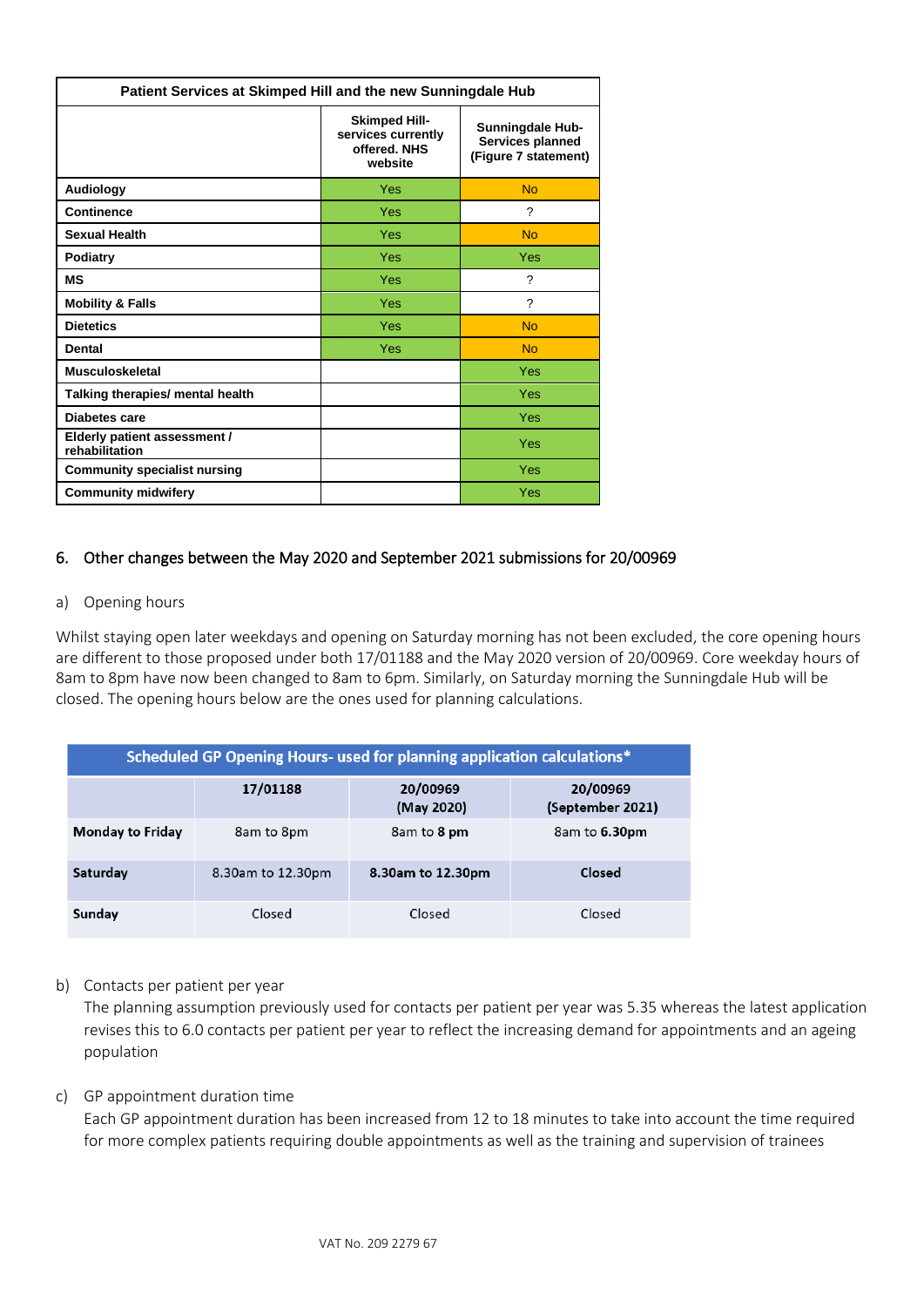d) Clinical Room Utilisation Rate

The planning calculations now assume a new Clinical Room Utilisation Rate so a room would have a total of 1.5 hours downtime per day which would give an 85% room utilisation rate. It is understood that previous applications had assumed a 100% room utilisation rate. The Parish Council comment that assuming downtime for lunch and time between patients must be expected.

## 7. Theoretical patient population that can be treated at the Sunningdale Hub

A theoretical calculation to be made using all the variables stated in the planning application to calculate how many patients could be treated in the available clinical room. The Parish Council have included the following variables:

- a) Consulting rooms (Consulting rooms + digital consulting rooms). Assumed 28 rooms.
- b) Total hours open each year (Mon to Fri) 0800 to 1830; 10.5 hours a weekday X 50 weeks)
- c) Patient consultation time of 18 minutes.
- d) Clinical room utilisation rate of 85%
- e) Each patient visits their GP practice 6 times each year

The Parish Council accepts that this is a theoretical calculation, but it is one indicator that can be used to assess the size of the Sunningdale Hub.

Using the above criteria, exactly as submitted in the planning application, it is calculated that the size of the planned Health Hub could serve a patient population of 34,708 patients.

This would then be twice the predicted patient population for Kings Corner and Magnolia House of 17,515 patients by 2041 as used in the planning application. Hence, according to our calculations there can be little doubt that the space allocated is more than the demonstrated need.

## 8. Other personnel planned for the Health Centre

The Parish Council had questioned the number of administrative personnel that were planned for the Sunningdale Hub in our letter of May 25<sup>th</sup> 2020. That 20/00869 plan had illustrated 29 seats in a 130m2 administrative room. The concern was that the new Hub would be an administrative centre for all 4 surgeries in the Ascot PCN. The revised application has now omitted any seating plans making comparisons difficult.

However, referring to the table in Section 4 above there are now 5 Administrative rooms rather than 1 Administrative room and 2 new Office rooms have been introduced.

Further clarification is therefore required about the number of administrative personnel that are planned for the new Hub.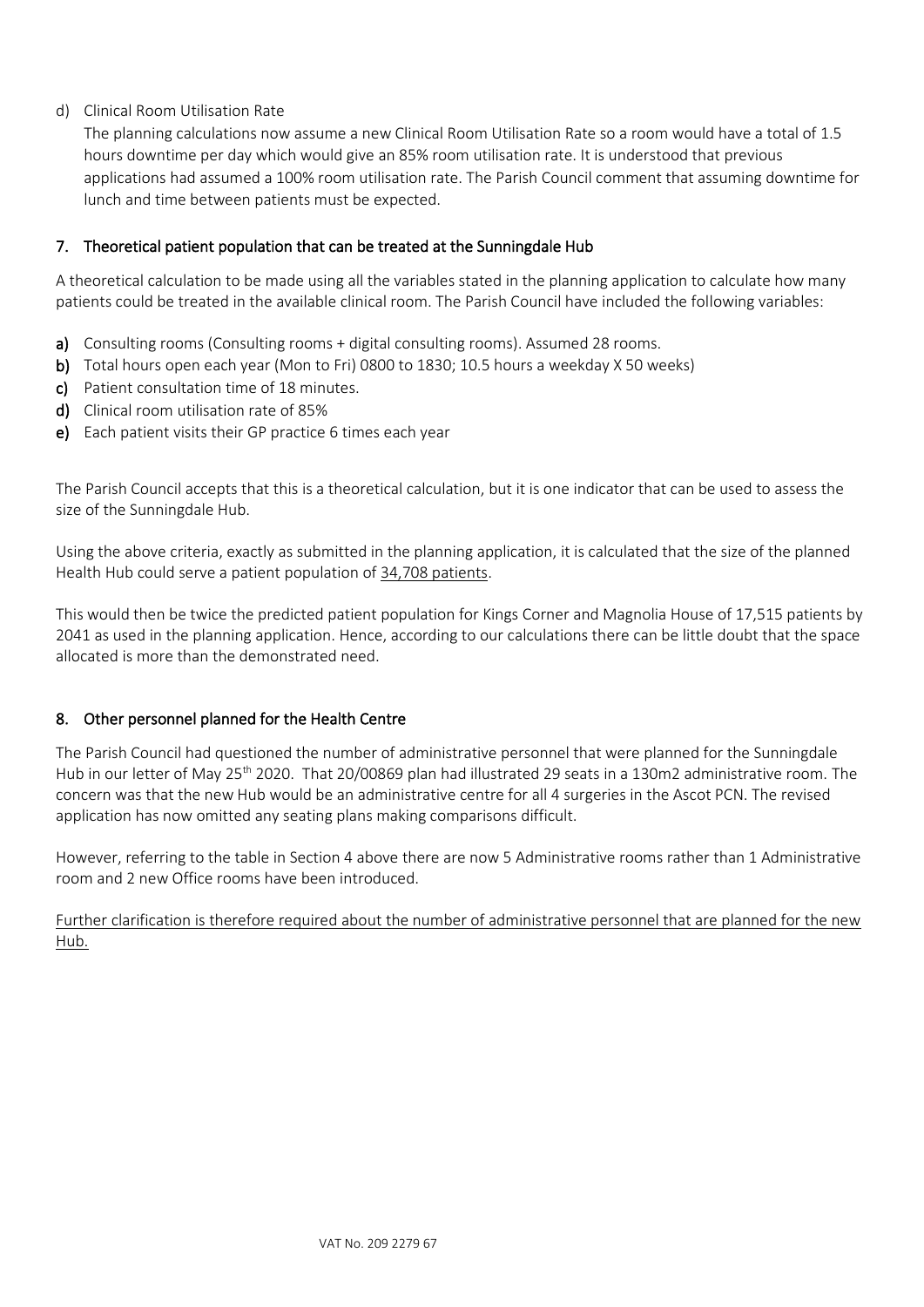### 9. Car park

| <b>Room/ Workstation</b>       | <b>Max. No Staff</b> |
|--------------------------------|----------------------|
| Consullt/exam/treat            | 20                   |
| Interview                      | 4                    |
| <b>Minor Procedures</b>        | $\overline{2}$       |
| Physio gym                     | 1                    |
| <b>Digital consultation</b>    | 9                    |
| Reception                      | 7                    |
| <b>Practice Management</b>     | 4                    |
| <b>Practice Administration</b> | 26                   |
| <b>Total</b>                   | 73                   |

a. Number of spaces

Understandably, calculations for the number of car parking spaces required includes provision for the expected number of practice personnel planned to be on the site.

As can be seen in the submitted chart on the left from the Transport Statement, this refers to a maximum of 26 Practice Administration personnel and 4 Practice Management personnel being on site.

Hence, there would appear to be an almost identical number of administrative personnel at the Hub as in the May 2020 application.

This revised application also uses the RBWM parking strategy of 3 parking spaces per consultation room as in the previous application and calculates that a total of 100 spaces are needed. The two charts below are the accompanying supportive evidence from the Transport Statement.

#### Table 4.1: Proposed Car Parking Provision (Consultation Rooms)

| <b>Land Use</b>     | No. rooms             | <b>RBWM's Parking</b><br><b>Requirement</b> | <b>Proposed</b><br><b>Provision</b> |
|---------------------|-----------------------|---------------------------------------------|-------------------------------------|
| D1 Doctor's Surgery | 25 consultation rooms | 3 per consultation room                     | 75                                  |

Table 4.2: Proposed Car Parking Provision (Other Facilities)

|                                 |           | <b>Occupancy</b> | <b>Proposed</b>        |                                    |  |
|---------------------------------|-----------|------------------|------------------------|------------------------------------|--|
| <b>Facility</b>                 | No. rooms | <b>Patients</b>  | <b>Staff</b>           | <b>Parking</b><br><b>Provision</b> |  |
| <b>Digital consultation</b>     | 9         | ٠                | 1 clinician (per room) | 9                                  |  |
| Physio Gym                      |           | Up to 4 patients | Up to 2 staff          | 6                                  |  |
| Group Room                      |           | Up to 20 people  | 10                     |                                    |  |
| <b>Total (Other facilities)</b> |           |                  | 25                     |                                    |  |

The 100 car park spaces above would appear to be fully allocated using the RBWM car parking strategy. The Parish Council therefore requires clarification where the car park spaces for the 30 administrative staff are included as there appears to be nowhere allocated for these people.

#### 10. Overflow car park

The Parish Council has made previously requests to RBWM Enforcement, that the Green Belt should not be used as an overflow car park for Ben Lynwood Nursing home. Letters dated (13 September 2019, 19 September 2019 via Peter Lerner - Planning Consultant (case 17/50074/ENF), 24 September 20219, 28 October 2019, 27 November 2019) have outlined the problem. Unfortunately, the current gravel area on this part of the Green Belt, which would be in exactly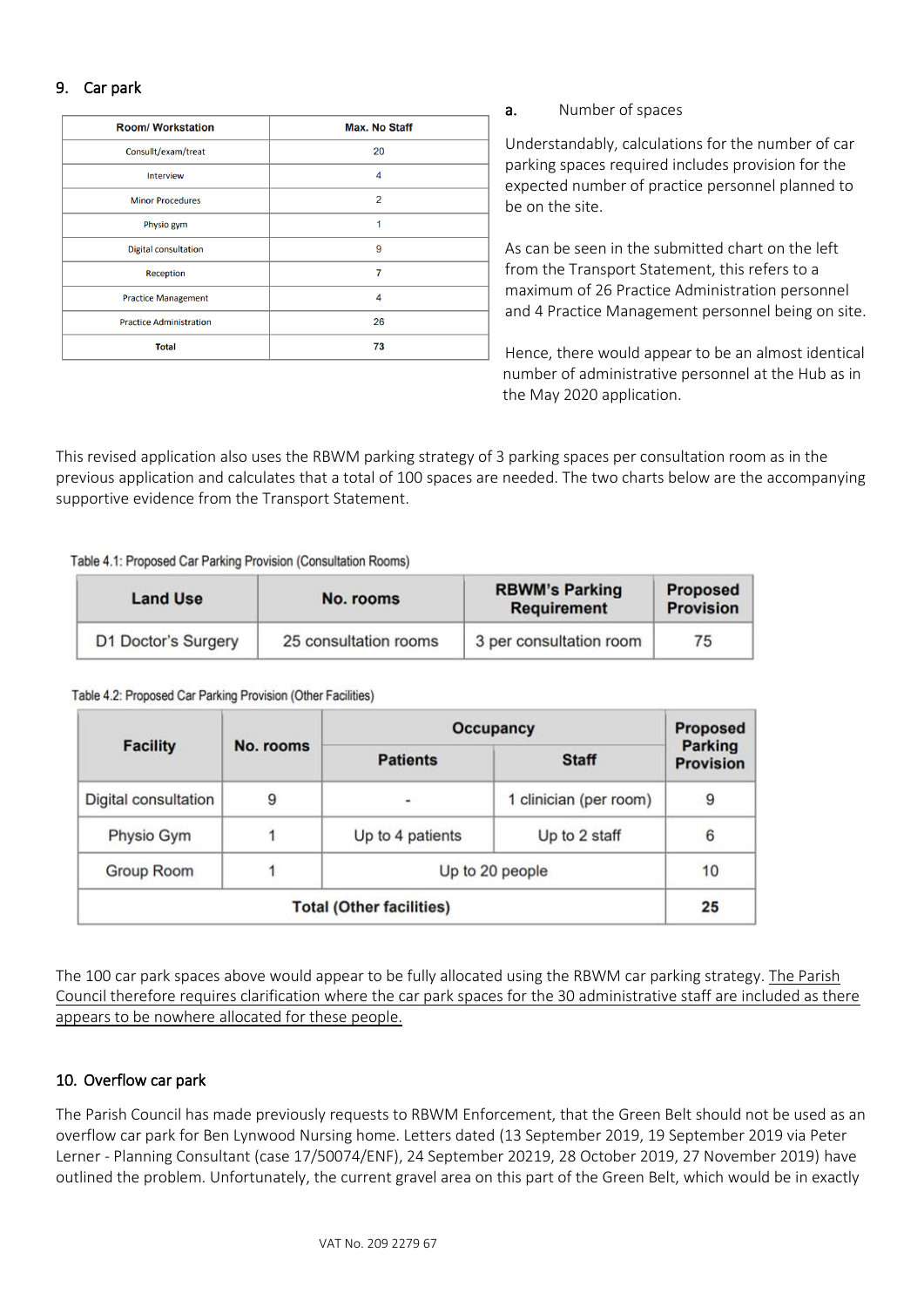the same place as the proposed new car park, continues to be used every day as an overflow car park for Ben Lynwood with approximately 25 to 30 cars parked there daily.

If this practice were to continue then about 30% of the new car park would likely be used by personnel not associated with the Sunningdale Hub and would lead to an overspill parking problem on to Rise Road. Hence, to prevent a real problem occurring in future the Parish Council requests this planning application include a more permanent method of controlling car park access possibly electronically but one that must still provide Free of Charge parking for eligible Sunningdale Hub personnel. It is worth noting that the freehold of Both Ben Lynwood Nursing Home and the proposed new Sunningdale Hub site are under the same ownership so the Nursing Home cannot relinquish ownership of this problem.

## 11. Traffic

With the introduction of the additional community services at the Health Hub there will inevitably be a substantial increase in traffic to and from this site.

Given that staff and patients who previously went to Skimped Hill and Frimley Park will now be travelling to Sunningdale, the number of additional journeys along Rise Road will be substantial. These will be predominantly made by car as there is very limited public transport that passes this site.

No updated traffic statistics have been provided to allow the full impact of this additional traffic to be assessed. It is not clear how this additional traffic can be accommodated in the car parking assumptions for this site.

Obviously, this was not such an issue when the Health Hub was only supporting the residents of Sunningdale and Sunninghill – and not the wider Ascot PCN community.

## 12. Trees

| <b>Trees scheduled for felling</b> |                                            |                         |                                |                                                                        |  |
|------------------------------------|--------------------------------------------|-------------------------|--------------------------------|------------------------------------------------------------------------|--|
| <b>Tree</b><br>number              | Tree type                                  | <b>Tree</b><br>category | <b>Tree height</b><br>(metres) | <b>Comments</b>                                                        |  |
| Group 11                           | Oak, Sweet<br>chestnut, Holly,<br>Hornbeam | <b>B2</b>               | 11                             | Number of trees in group not specified                                 |  |
| 12 <sub>2</sub>                    | Copper beech                               | <b>B2</b>               | 15                             |                                                                        |  |
| 13                                 | Deodor cedar                               | <b>B2</b>               | 15                             |                                                                        |  |
| 14                                 | Oak                                        | <b>B1</b>               | 19                             |                                                                        |  |
| Group 15                           | Holly                                      | C <sub>2</sub>          | 8                              |                                                                        |  |
| 16                                 | <b>Beech</b>                               | A <sub>2</sub>          | 23                             |                                                                        |  |
| 17                                 | Beech                                      | A2                      | 23                             |                                                                        |  |
| Group 18                           | English oak, goat<br>willow                | C <sub>2</sub>          | 10                             |                                                                        |  |
| Group 28                           | English oak                                | C <sub>2</sub>          | 9                              | Close to road. Poor quality. Number of<br>trees in group not specified |  |
| Group 49                           | Scots pine                                 | <b>B2</b>               | 18                             | Number in group unknown                                                |  |

The chart to the left lists the trees to be felled. The loss of two Category A trees (T16 and T17) would appear to be the most significant. These are positioned to the Northwest of the site approximately at the point where the car park abuts the Eastern side of the Sunningdale Hub. If the RBWM Tree team was able to recommend any alterations to the car park at this point or any minor repositioning of the building to avoid the felling of these two 23-metre-high category A beech trees that would obviously be very advantageous for the project.

# 13. Lease duration

The 17/01188 application indicated that the leasehold would only extend to 15 years. The 20/00969, May 2020 application had stated *that 'the CCG are working with Ben Lynwood on the details of the lease arrangements which is currently intended to be a 40-year lease of the building with a break after 25 years'.* 

The Parish Council was unable to locate any update on this important aspect of the application and request. Given the planned financial expenditure and the difficulty of locating alternative, acceptable sites any planning approval must surely only be granted when an acceptable lease term can be legally enforced. Clarity about the actual lease agreement is required.